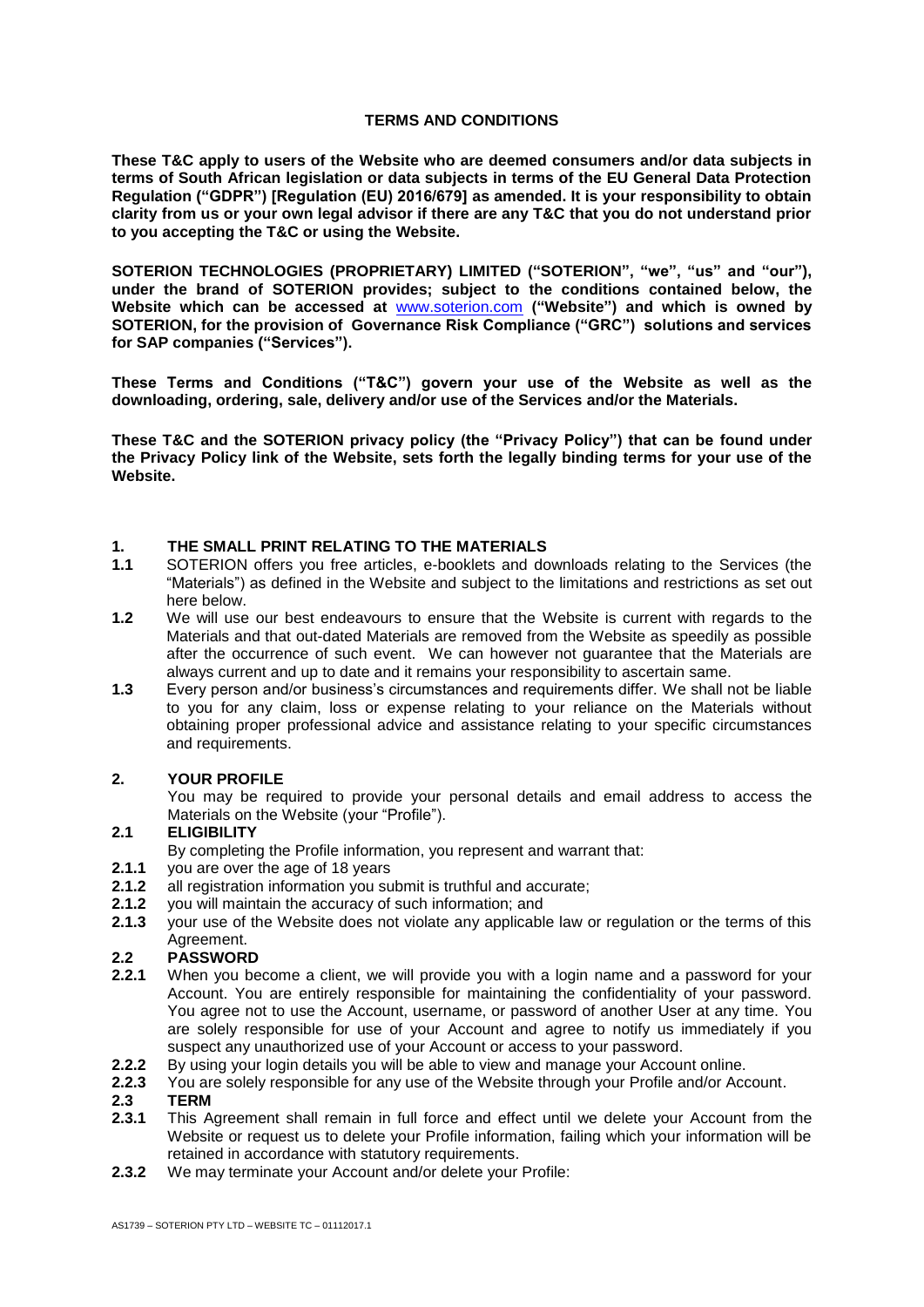- **2.3.2.1** if you are in breach of this Agreement;
- **2.3.2.2** if we decide in our sole discretion to stop or discontinue provision of the Services and/or the Materials; or
- **2.3.2.3** for any or no reason, without giving you notice.
- **2.3.3** You understand that termination of this Agreement and your Account may involve deletion of your Account information from our live databases and all the information stored for such Account and likewise also applies to deletion of your Profile.
- **2.3.4** SOTERION will not have any liability whatsoever to you for deletion of your Profile and/or termination of your Account or related deletion of your information. We may modify, suspend or discontinue the Services and/or the Materials at any time, for any reason, at our sole discretion.

## **3. LIMITATIONS OF THE WEBSITE**

You acknowledge that:

- **3.1** the Website may not be available; and
- **3.2** access and use of the Website may not be provided at any specific level of quality.
- **3.3** In no event shall we be liable to you or any third party for any loss of profit or any indirect, consequential, exemplary, incidental, or any other damages arising from your use of the Services, other than as provided for under applicable legislation.

## **4. PROPRIETARY RIGHTS**

## **4.1 SOTERION MATERIALS; LICENSE; OWNERSHIP AND RESTRICTIONS.**

- **4.1.1** The Website, as well as intellectual property rights vested therein; including but not limited to the trademarks, copyright, content and other intellectual rights vested therein (collectively referred to as "the material") are exclusively licensed to and vests in SOTERION. All rights thereto remain strictly reserved.
- **4.1.2** SOTERION grants you the limited right to the information and content provided on or through the Website (the "SOTERION Materials") only on your web browsing device, provided that the SOTERION Materials remain unmodified, and is solely for your personal or internal business informational use (i.e. not distributed or otherwise transmitted outside of your home or company, or otherwise broadcast in any media).
- **4.1.3** This limited license terminates automatically, without notice to you, if you breach this Agreement or upon termination or expiration of your Account and/or this Agreement and/or deletion of your Profile.
- **4.1.4** You acknowledge that all the intellectual property rights in the Website, Services and SOTERION Materials are owned by us or if applicable our designated agents and/or licensors.
- **4.1.5** Except as expressly set forth herein, you agree not to:
- **4.1.5.1** reproduce, modify, publish, transmit, distribute, publicly perform or display, sell, or create derivative works based on the Services or SOTERION Materials; or
- **4.1.5.2** rent, lease, or sell access to the Website.
- **4.1.6** You acknowledge that, except as expressly provided herein, you have no right, title or interest in or to the Services and SOTERION Materials. Contact [info@soterion.com](mailto:info@soterion.com) for any other mode of sharing, copyright questions and/or permission requests. Any unauthorized reproduction or use of this material will constitute a copyright infringement and render the doer liable under both civil and criminal law.

# **4.2 FEEDBACK**

SOTERION may periodically request that you provide, at your election, feedback regarding the use, operation and functionality of the Website, the Services and the Materials ("Feedback"). Such Feedback will include without limitation user-desired features. You hereby assign to us all rights in the Feedback and agree that we will have the right to use the Feedback and related information in any manner it deems appropriate.

## **5. DISCLOSURE OF PERSONAL INFORMATION**

**5.1** We will not disclose your information to a person who is not in our employee or an authorized agent of us without your permission, unless we are compelled by law or in terms of a court order to do so, or it is in the public interest to do so, or it is necessary to protect our rights and ensure the integrity and operation of our business and systems. The information we access and disclose; if required or deemed necessary and appropriate, includes without limitation, Profile and/or Account information (i.e. name, e-mail address, etc.) and usage history.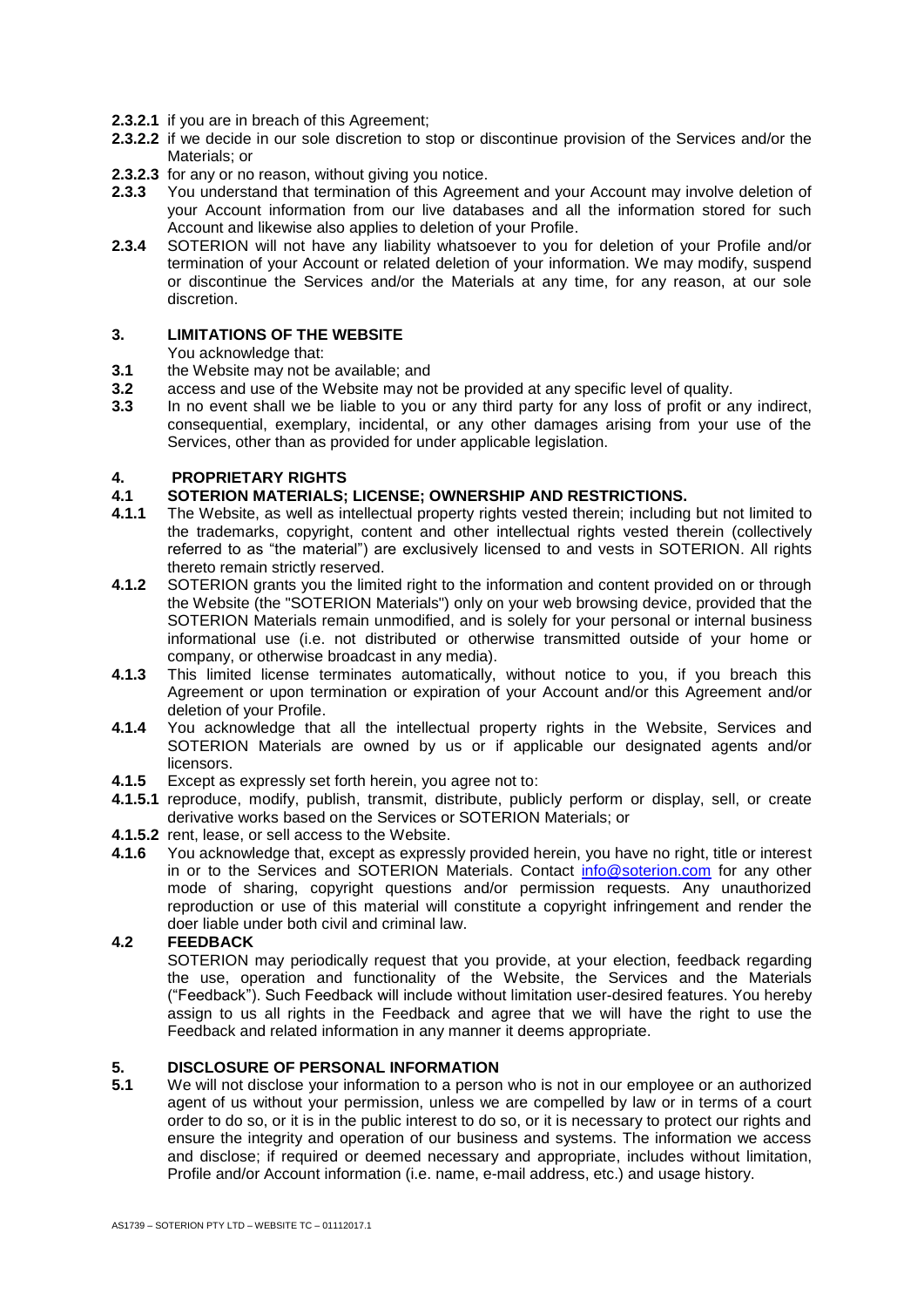- **5.2** SOTERION will on its own initiative or at your request rectify or erase any incomplete, inaccurate or outdated personal information retained by us. You expressly agree that we may use your information and information regarding your use of the Website to create and further refine the Website, Materials and Services. You furthermore agree that we may create aggregate information from your use of the Website by removing personally identifiable information, such as names, and to use and disclose such aggregate information in its discretion.
- **5.3** We shall take all reasonable steps to protect your personal information. For this clause, "personal information" shall be defined as detailed in the relevant country or Union specific legislation.
- **5.4** We may electronically collect, store and use the following personal information of you:<br>**5.4.1** demographic information
- **5.4.1** demographic information
- **5.4.2** correspondences transmitted,
- **5.4.3** location information
- **5.4.4** name and surname;
- **5.4.5** birth date;
- **5.4.6 gender**; and
- **5.4.7** contact details, including email address and mobile numbers;
- **5.5** We collect, store and use the above-mentioned information for the following purposes:<br>**5.5.1** to greet you when you contact us:
- **5.5.1** to greet you when you contact us;<br>**5.5.2** to compile non-personal statistical
- **5.5.2** to compile non-personal statistical information about you to refine the Website and/or Service and/or Materials; and
- **5.5.3** subject to your consent, communicate with you.
- **5.6** SOTERION owns and retains all rights to non-personal statistical information collected and compiled by it.
- **5.7** When you create a Profile or send e-mails to us, you consent to receiving communications from us electronically and agree that all agreements, notices, disclosures and other communications sent by us satisfies any legal requirements, including but not limited, to the requirement that such communication should be "in writing".

#### **6. DISCLAIMERS**

- **6.1** The Website is solely provided as available. We expressly disclaim any warranties and conditions of any kind, whether express or implied, including, but not limited to, the warranties or conditions of merchantability, fitness for a particular purpose, title, accuracy, or noninfringement. Without limiting the foregoing, we make no warranty that the services will meet your requirements; be available on an uninterrupted, timely, secure, or error-free basis or meet any quality specification.
- **6.2** Neither we nor any of our agents or representatives shall be liable for any damage, loss or liability of whatsoever nature arising from the use or inability to this Website or content provided from and through this Website or the Services. We make no representations or warranties, implied or otherwise, that, amongst others, the content and technology available from this Website or the Services or the Materials are free from errors or omissions. You are encouraged to report any possible malfunctions or errors to us.

# **7. LIMITATION ON LIABILITY**

In no event shall we be liable to you or any third party for any loss of profit or any indirect, consequential, exemplary, incidental, or any other damages arising from your use of the Website.

# 8. **GENERAL**<br>8.1 This Agree

- **8.1** This Agreement may be modified by us at any time. The changes will appear in this agreement which you can access at any time by logging onto the Website. You agree that your continued use after such an amendment shall constitute your acceptance of the amended Agreement and will you be held bound thereto. Prior notification of material changes will be noted on the website prior to implementation.
- **8.2** This document constitutes the whole of the agreement (to the exclusion of all else) between the Parties relating to the subject matter hereof.
- **8.3** No amendment, alteration, addition, variation or consensual cancellation of this document will be valid unless reduced to writing and signed by both Parties. For the purposes of this agreement the term "in writing" will include email exchanges between parties, subject to